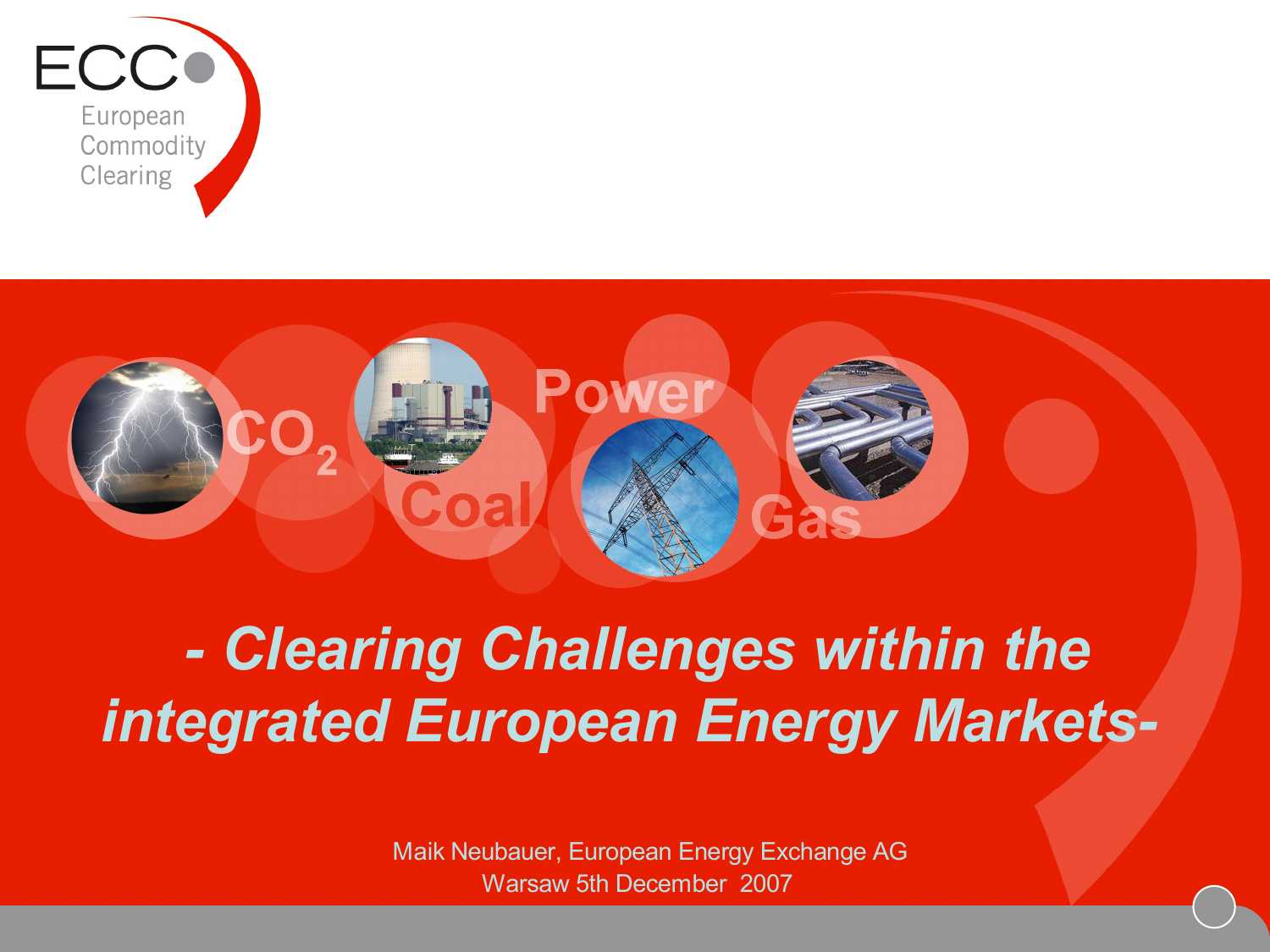

- Status Quo within European Energy Markets
- The European Commodity Clearing AG
- Challenges in Clearing & Settlement within the Energy Complex
- Conclusions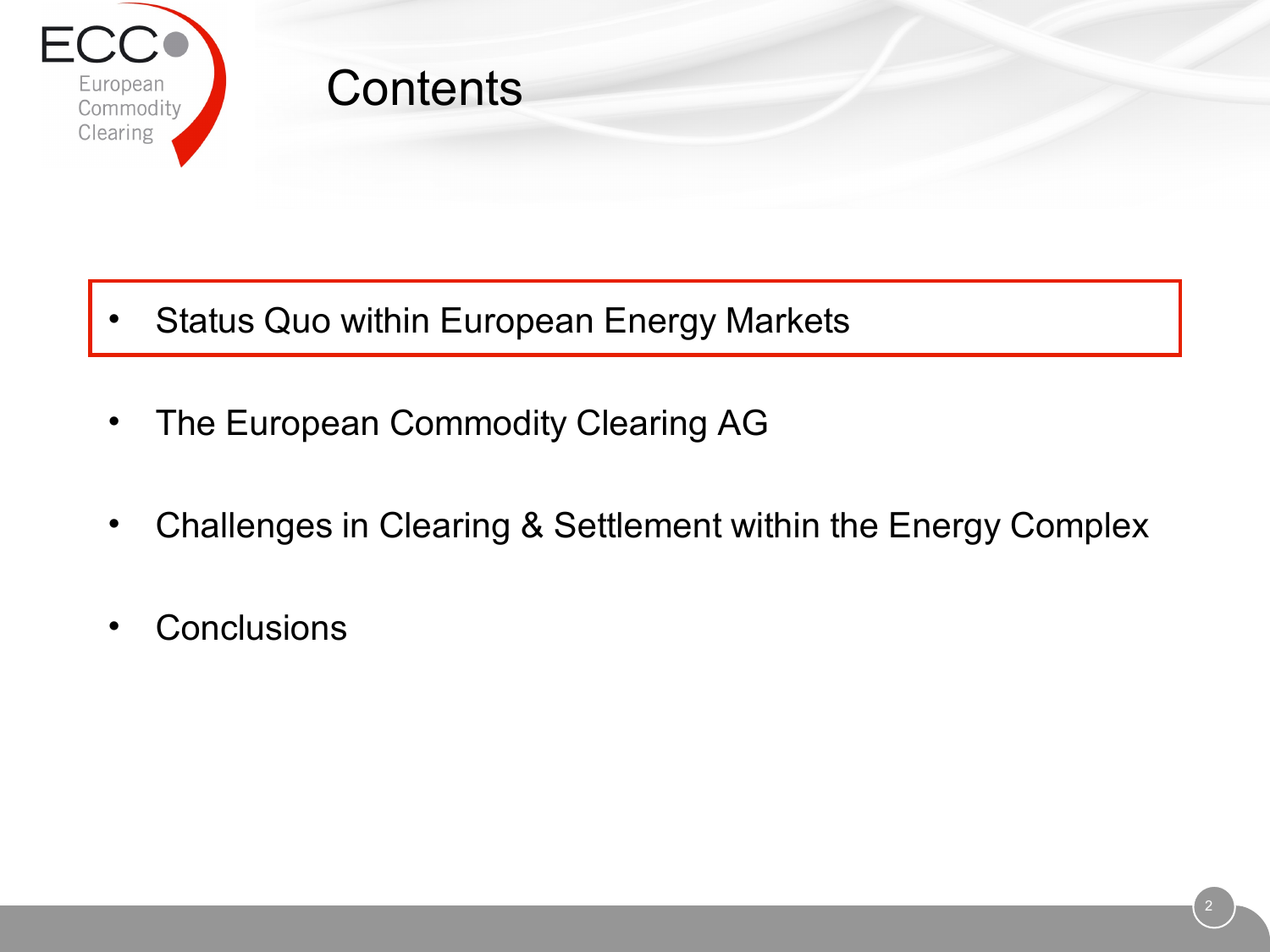

## Status Quo within the European Energy Markets (I)

- Nearly eight years after the implementation of the European guidelines for the harmonization of the European electricity/gas markets, the energy markets in Europe are still relatively heterogeneous – but in the process of developing into an integrated European market
- Numerous national energy exchanges, MTFs and regional OTC markets exist and split the total liquidity
- Trading volumes and cross-border business are increasing, especially in continental Europe
- Wholesale prices on the spot and future markets are increasingly converging in the European landscape
- Financial players such as Banks and Hedge Funds are entering the Energy Markets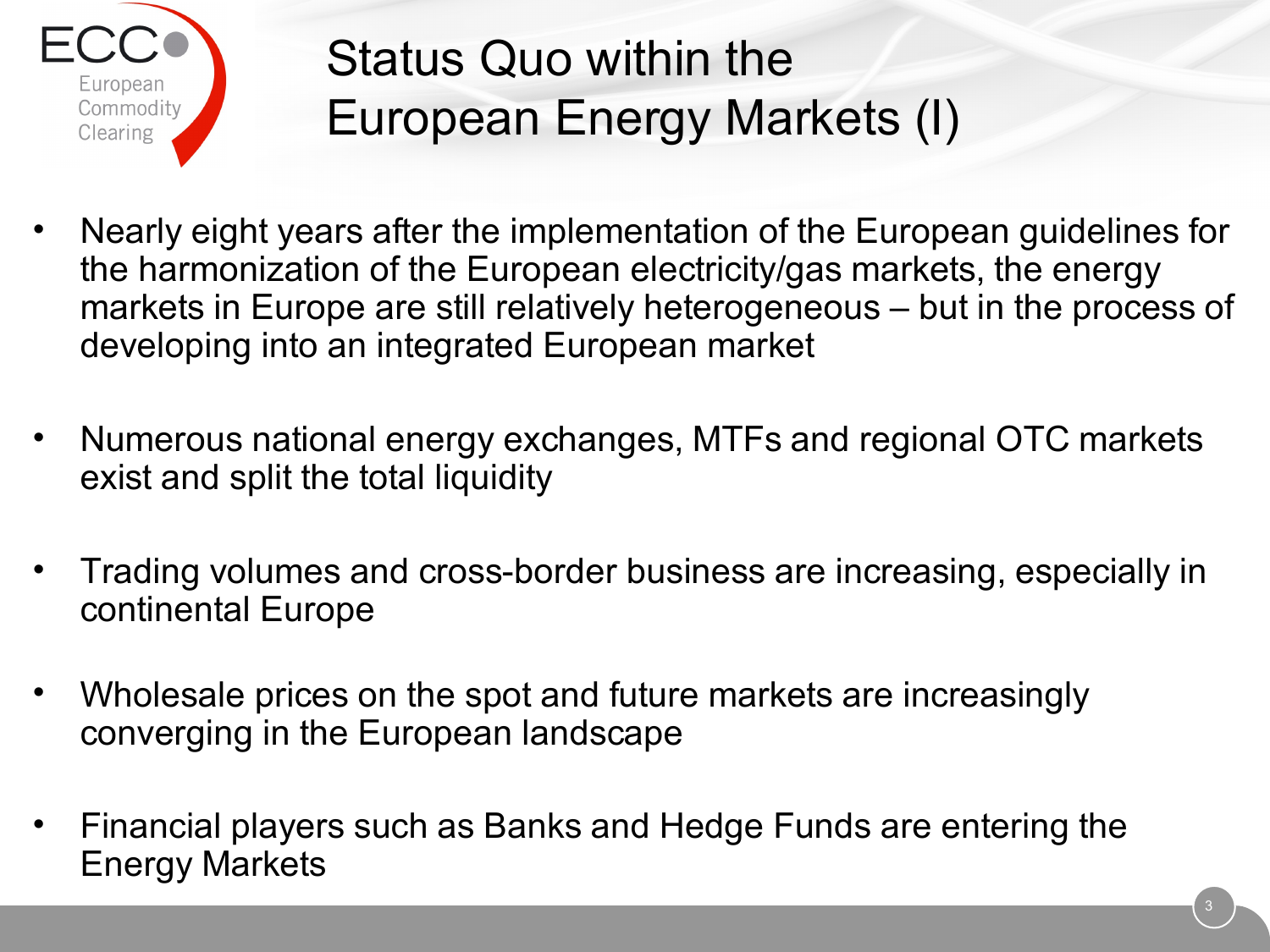

## Status Quo within the European Energy Markets (II)

- The volatility on the energy trading markets is constantly rising
- Necessity for an efficient mitigation of the resulting counterparty risk has increased ("Enron Risk")
- A standardized European clearing solution with focus on the energy markets has been lacking up to now
- With the spin-off of the European Commodity Clearing AG (ECC) , the European Energy Exchange created an energy-related Clearing House
- The ECC is also available to other Exchanges and trading platforms as an independent Clearing House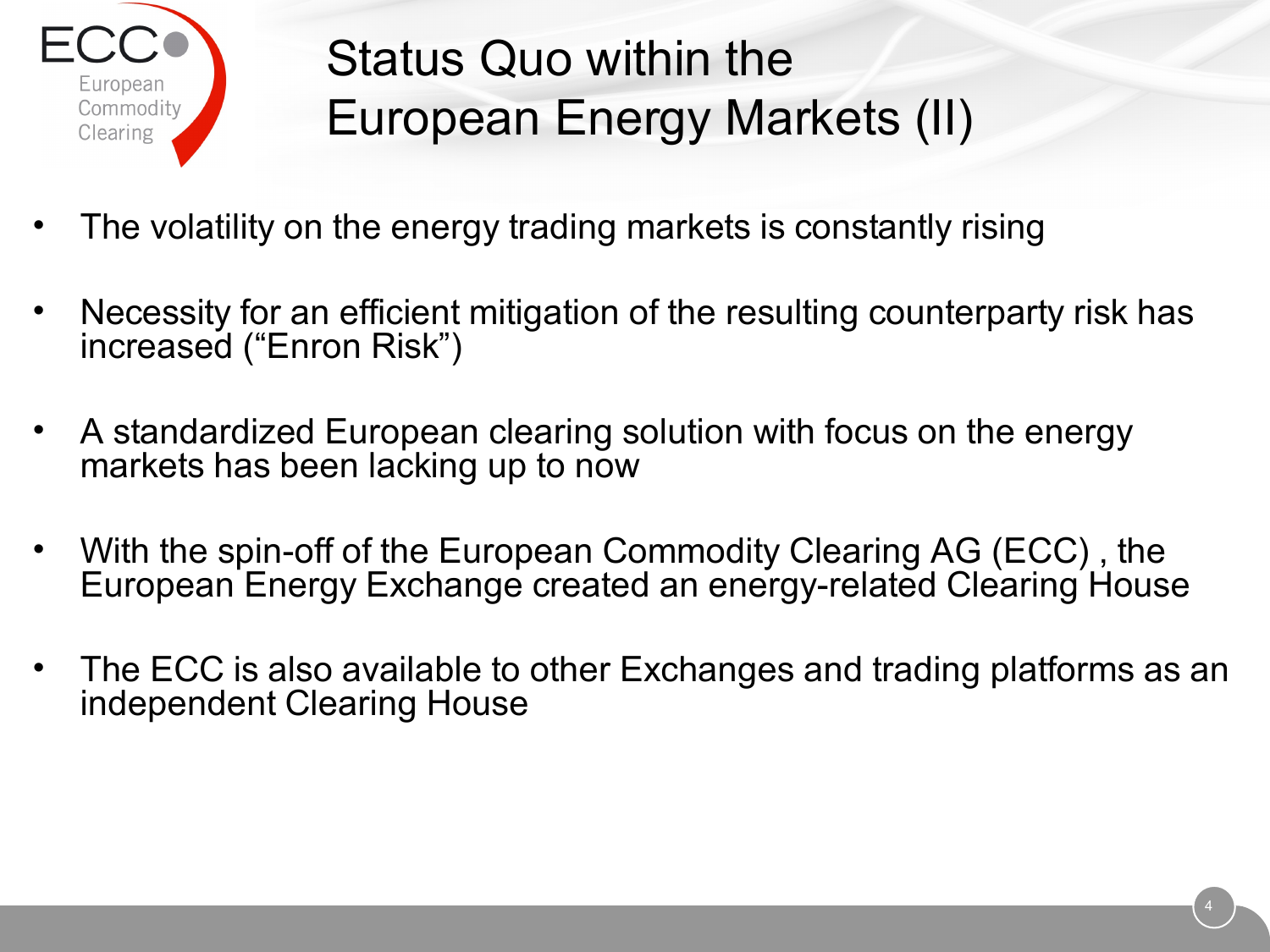

- Status Quo within European Energy Markets
- The European Commodity Clearing AG
- Challenges in Clearing & Settlement within the Energy Complex
- Conclusions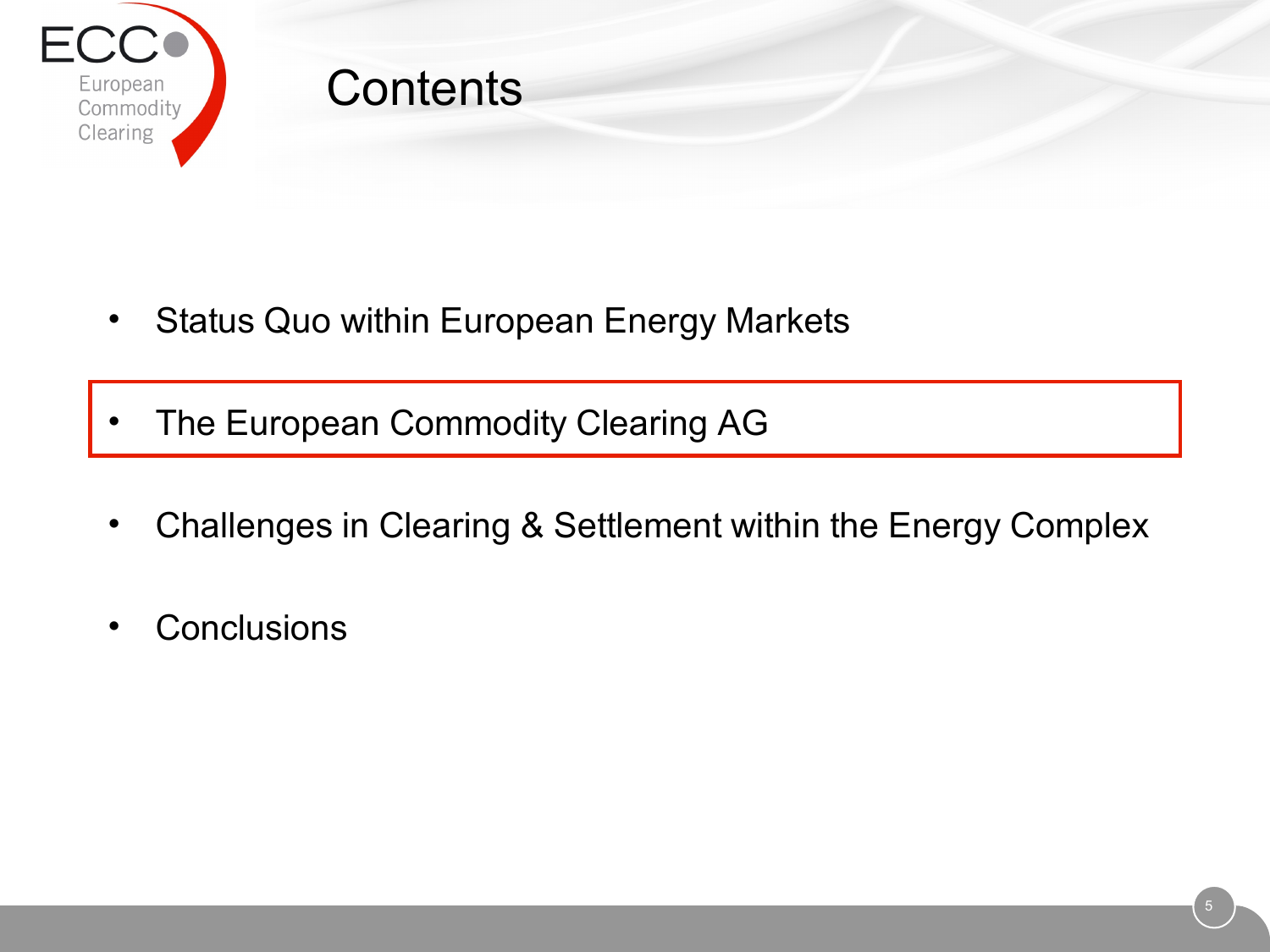

### ECC Shareholder Structure

- The Endex European Energy Derivatives Exchange N.V., Amsterdam, became the first European partner of the ECC.
- Further negotiations with other potential partners regarding co-operation in clearing and settlement are currently being pursued.
- In the future, a possible reduction of the EEX shares to 25% as well as a European corporate governance structure is envisioned.

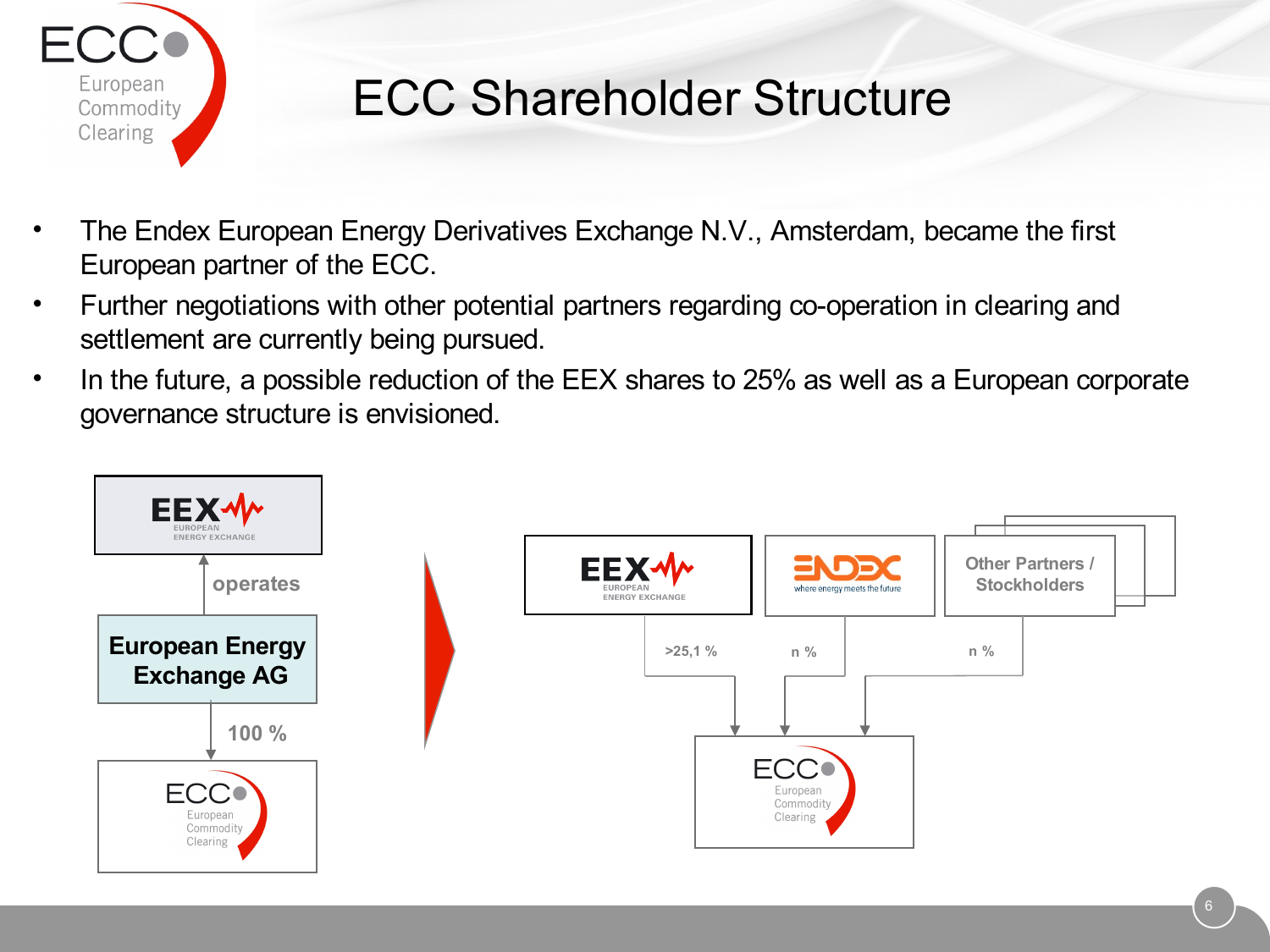

### The ECC AG as the central counterparty in the European energy market

• The clearing structure of ECC AG is based on the structures of international financial markets for the clearing and settlement and demonstrates a high level of financial stability through its clearing banks.

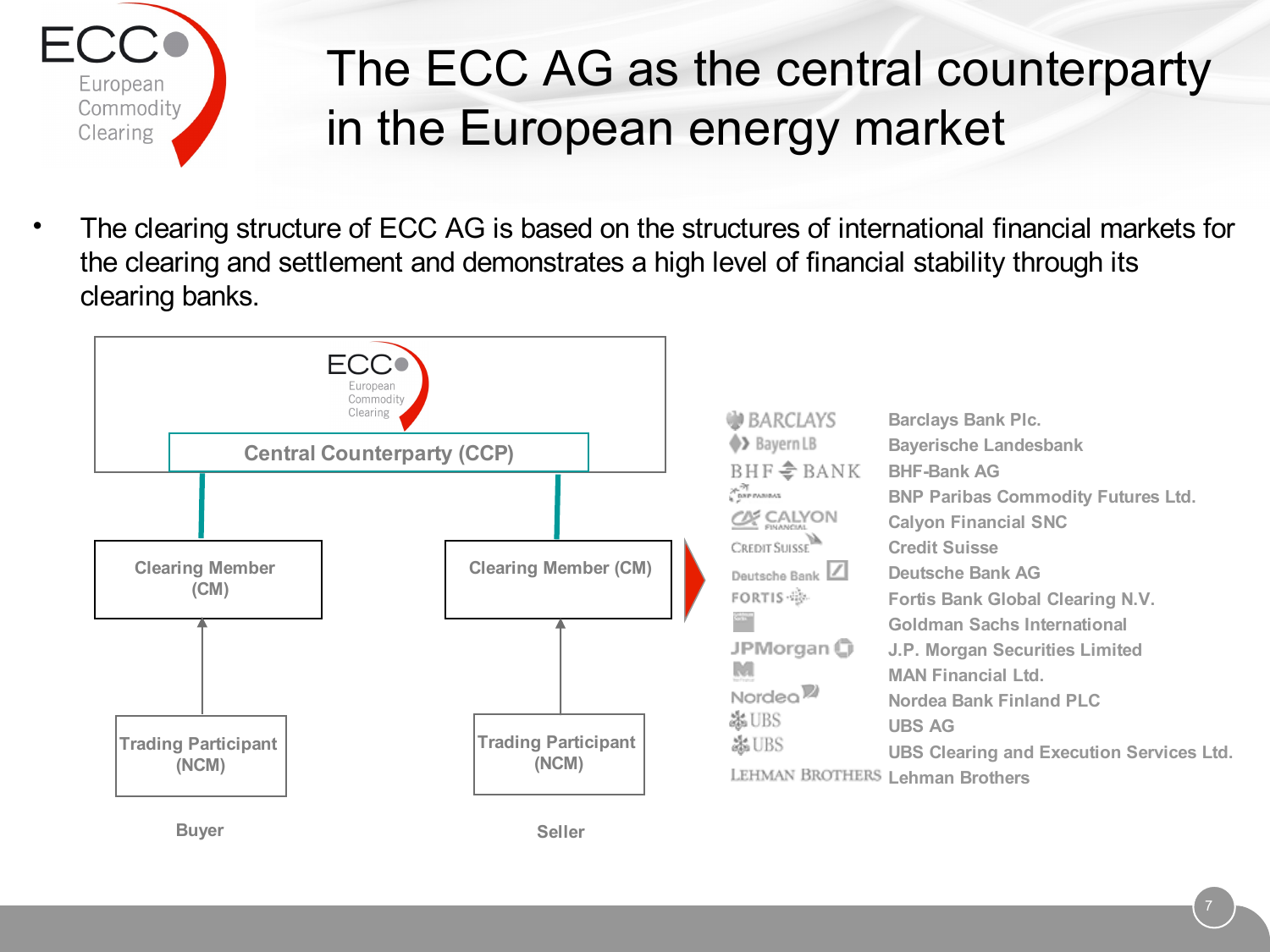

<sup>1</sup> Products cleared via European Commodity Clearing (ECC), subsidiary of EEX <sup>2</sup> Planned for 2008

<sup>2</sup> API 2 and API 4 are used under license from Argus Media Limited/The McCloskey Group Limited. All copyrights and database rights in the API 2 and API 4 indices belong exclusively to Argus Media Limited/The McCloskey Group Limited. All rights reserved.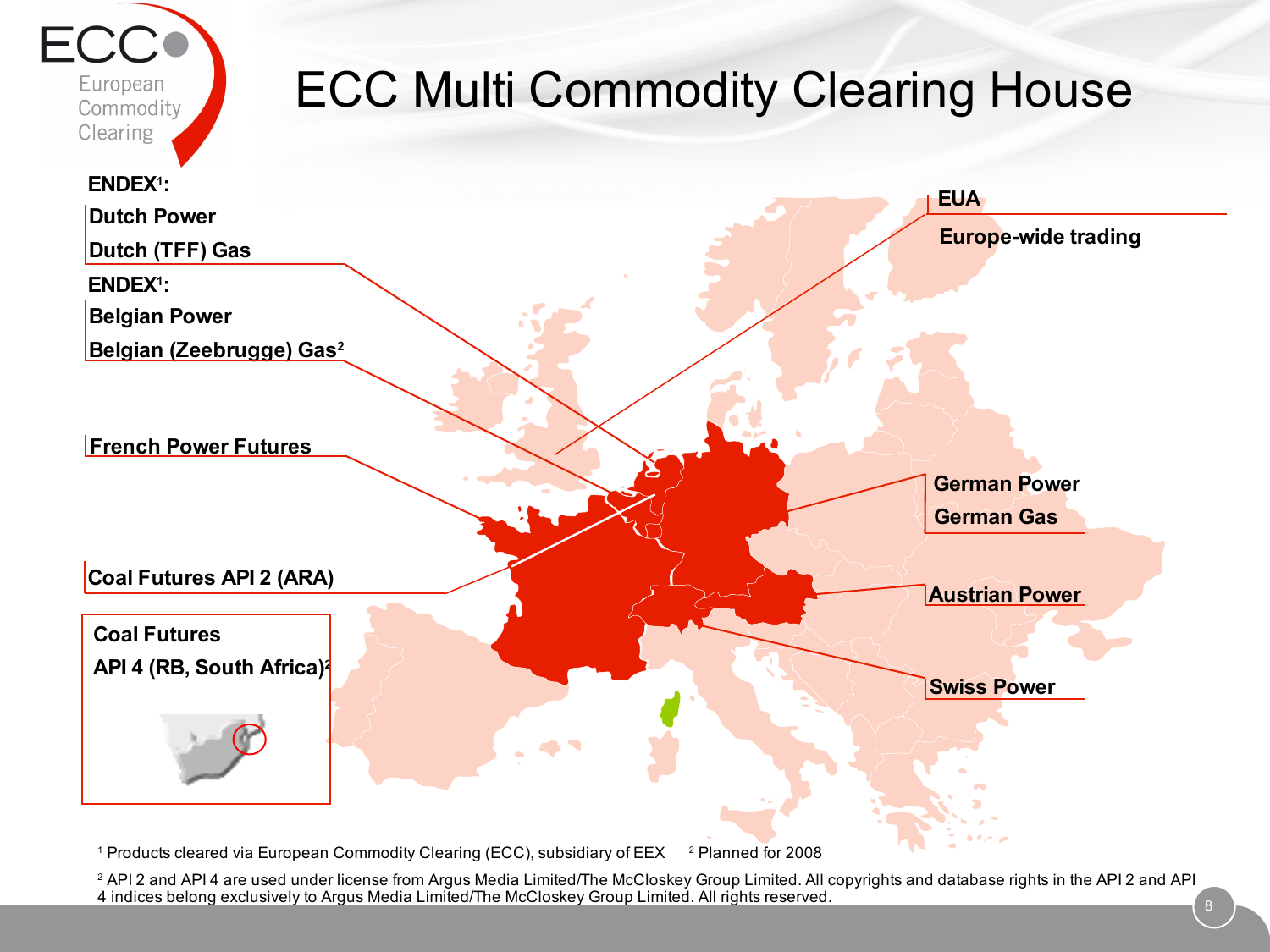

- Status Quo within European Energy Markets
- The European Commodity Clearing AG
- Challenges in Clearing & Settlement within the Energy Complex
- **Conclusions**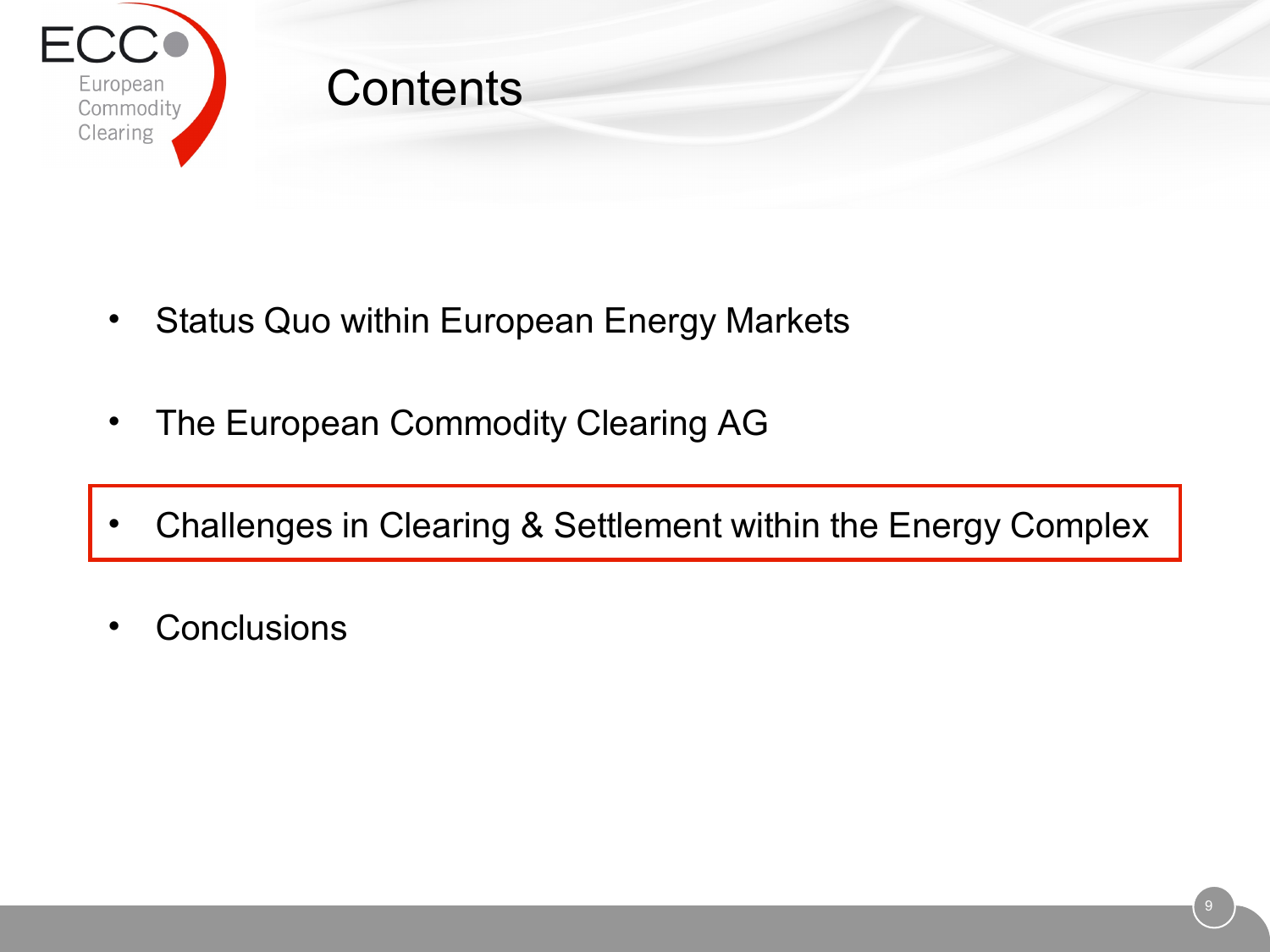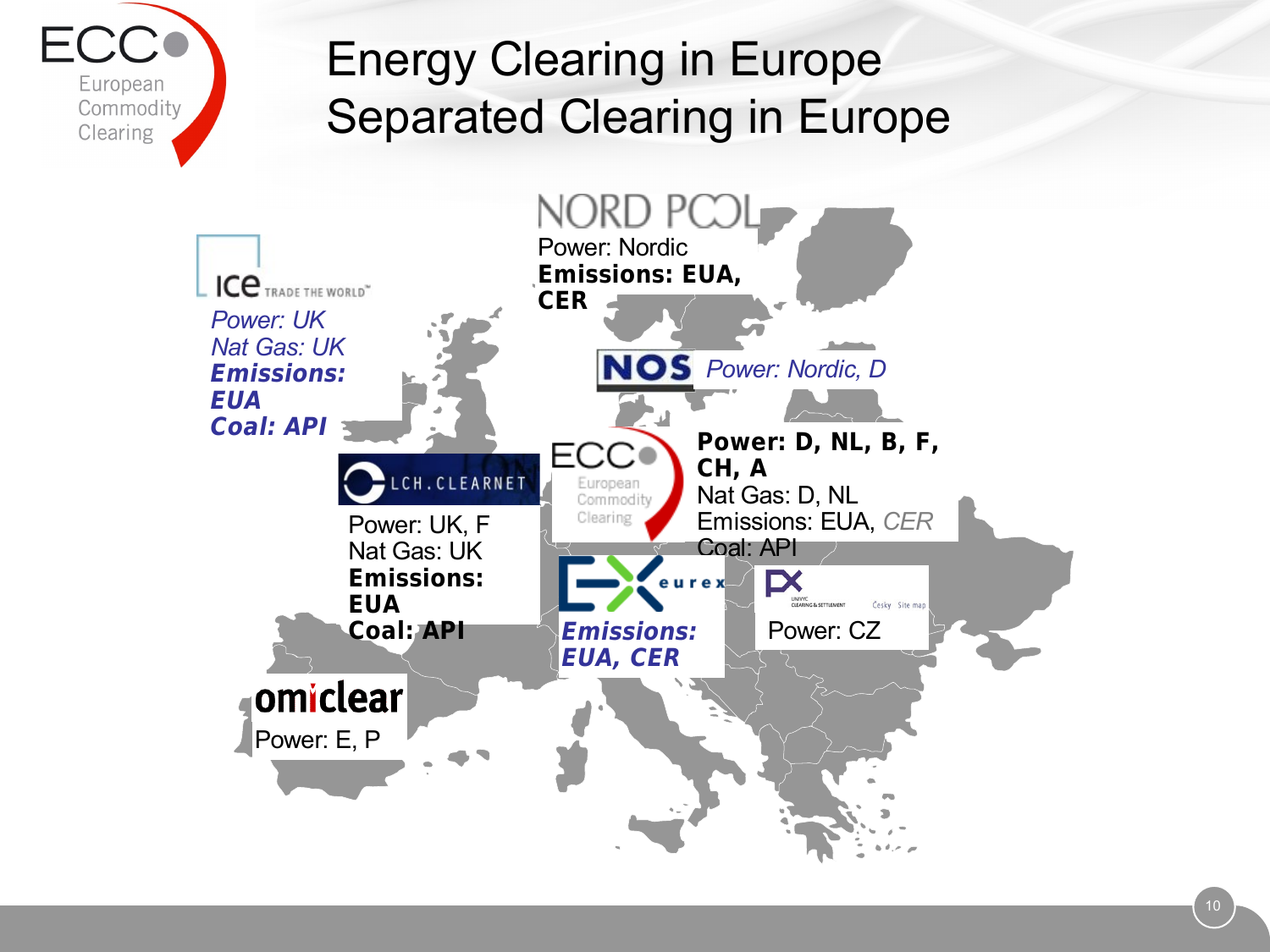

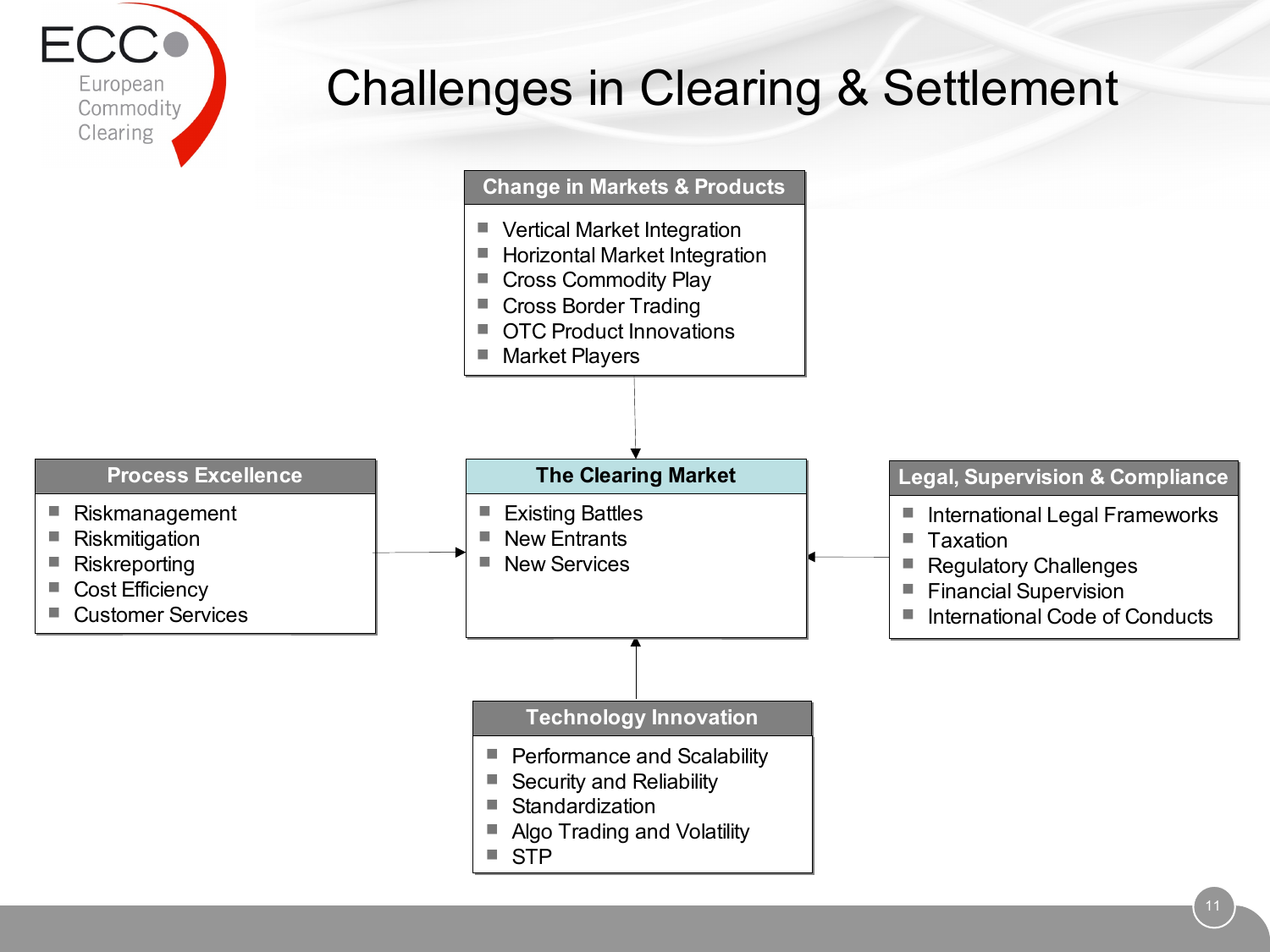

### **Change in Markets & Products**

- The European Energy Markets are in the process of integration and harmonization
- New products and Asset classes are entering the scene very rapidly
- Clearing Houses have to cope with the physical and cash settlement procedures
- $\blacksquare$  New players are entering the market (Compliance Players, Utilities  $\rightarrow$  Financial Players, Prop. Traders; Hedge Funds)
- $\blacksquare$  The Liquidity and the Volatility increases  $\rightarrow$  Risk increases
- Demand for efficient Riskmanagement and Clearing Solutions

■ Vertical Market Integration – Services for new Products and Asset classes

 $\blacksquare$  Horizontal Market Integration – Clearing Houses have to expand into new geographical markets due to the increasing demand for cross border trading and cross margining

**Challenges** 

- Cross Margining Capabilities becomes an important topic and the way to release required capital resources and deposits
- OTC Product Innovations Clearing Houses have to set up efficient financial engineering processes to speed up the introduction of new products into their processes and systems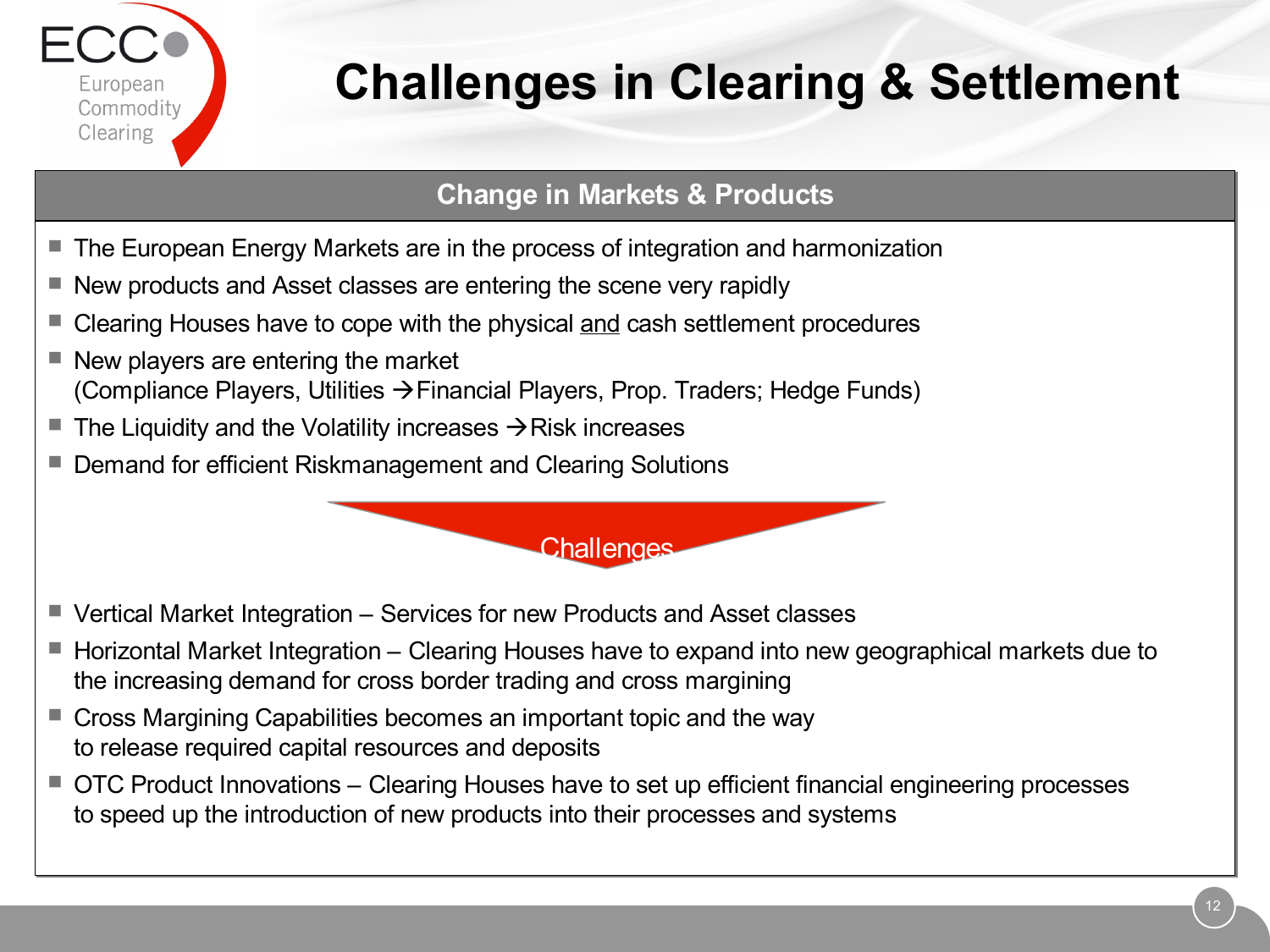

#### **Process Excellence**

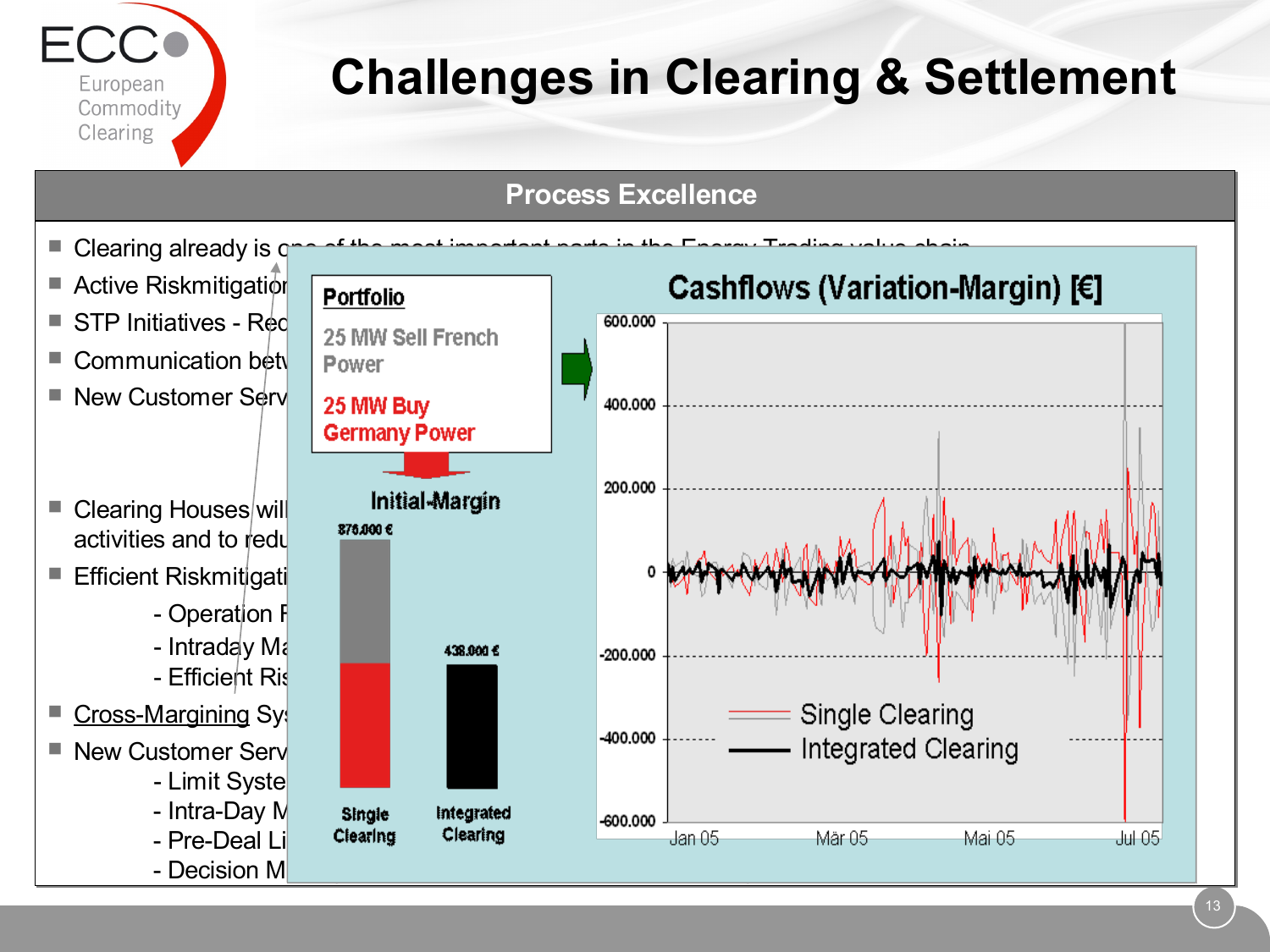

### **Technology Innovations**

- Operational Efficiency, Processing Costs and STP depends on efficient IT Plattforms
- Volatility and Trading Volumes will rise due to Automatic and Algo-Trading
- $\blacksquare$  Hedge Funds and Prop. Trader will bring more Liquidity into the markets
- Standardisation is and will remain one of the critical aspects



- Clearing Houses will have to optimize their IT-Plattforms regarding performance, scalability, security
- Plattforms have to be reliable and should help to minimize operational risk events
- Drive towards standardization of messages (e.g. FIXML and EFET Initiatives) for the exchange of Trading, Riskmanagement, Confirmation and Invoicing information
- IT improvements will drive the STP Initiatives against T+0 and real-time processes
- Innovations in Information Technology will be the basis for new Customer Services
- Innovations in Information Technology will be the basis for efficient Intra-Day-Risk Management Systems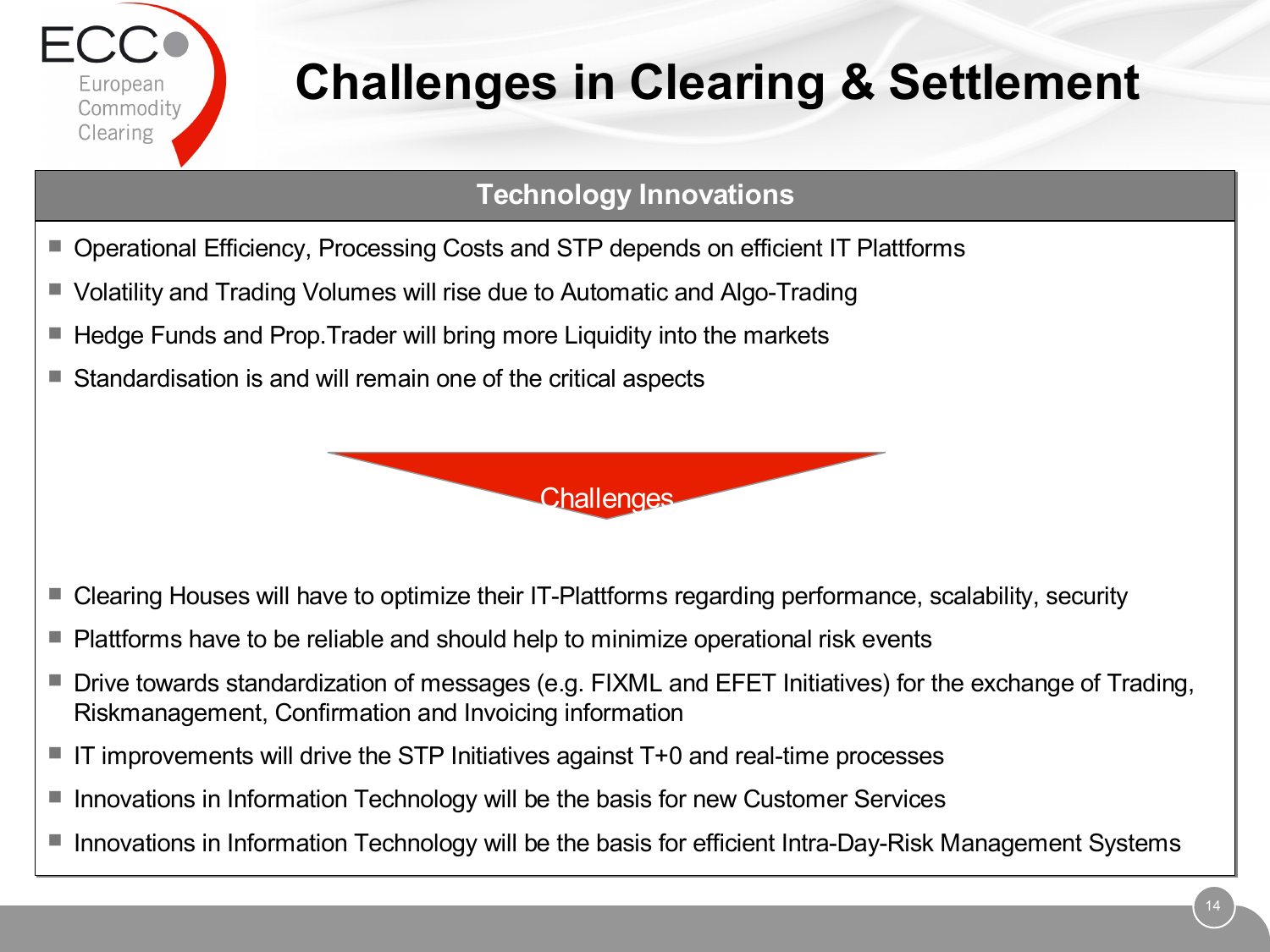

### **Legal, Supervision & Compliance**

- Cross Border Clearing & Settlement involves different Legal Jurisdictions, Tax Systems and Supervising Authorities
- Clearing is Riskmanagement -> Riskmanagement is Banking -> Clearing requires Banking Licenses
- $\blacksquare$  High requirements regarding capital adequacy, financial stability, internal Riskmanagement rise
- Operational Riskmanagement is the key for staying alive
- Clearing Houses have to be prepared for market spikes and unanticipated market movements
- Counterparty Riskmanagement will be important regarding new market entrants

#### **Challenges**

- Clearing Houses have to watch the international developments in Banking and Energy Law very closely
- Clearing Houses have to handle important data about trading positions, risk profiles, open interest profiles
- Central Role of Clearing Houses requires efficient and close supervisory processes within the national and international context
- Clearing Houses will have to install efficient processes for handling system breakdowns and defaulting of a counterparty
- Active internal Riskmanagement procedures and reporting processes have to be in place
- Energy Clearing Houses have to cope with regulations which have been initiated in the equities and derivatives area (MiFID, EU Clearing Code of Conduct etc.)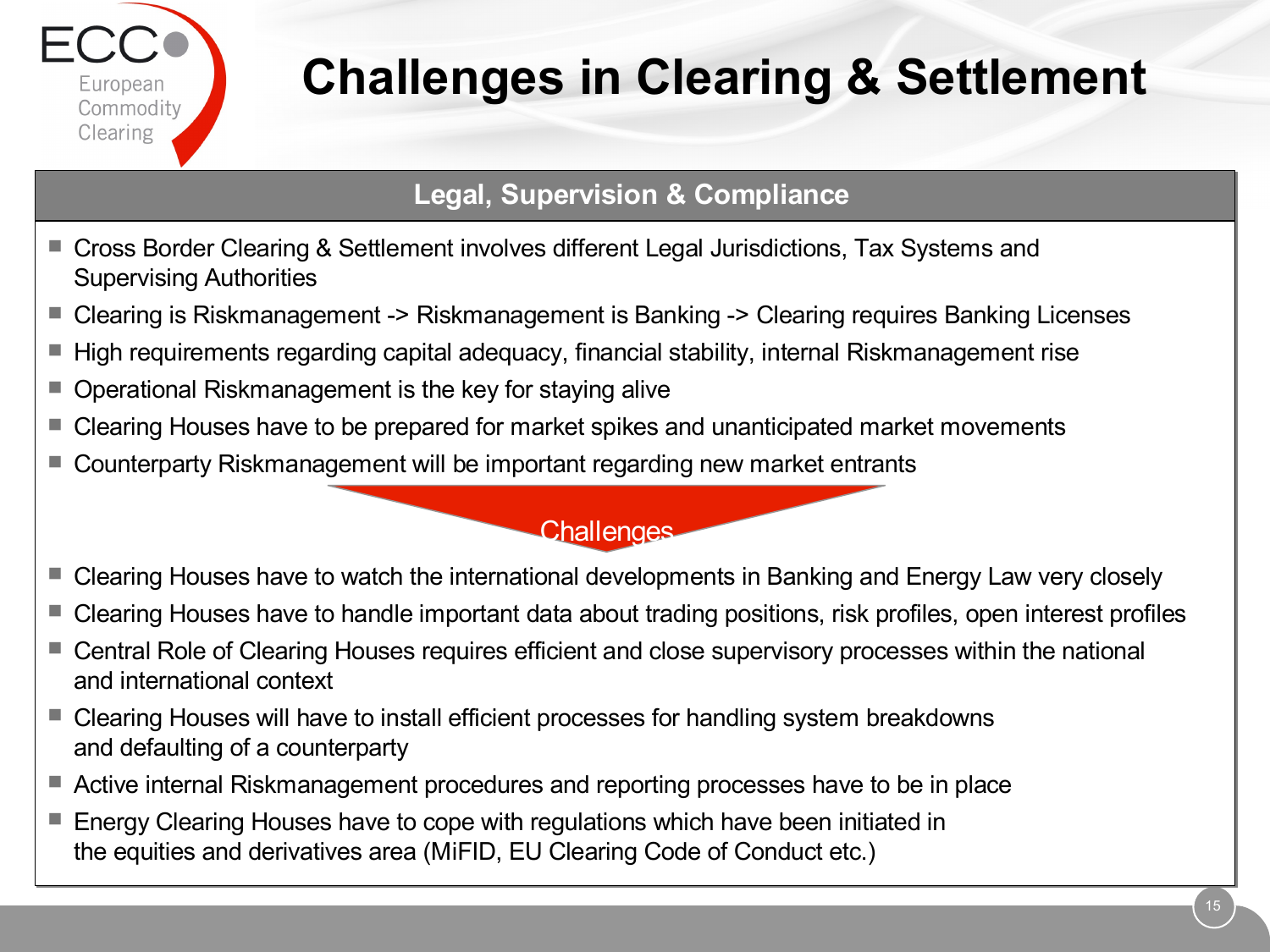

### **Legal, Supervision & Compliance**

| Cross Border Clearing & Settlement involves different Legal Jurisdictions, Tax Systems and<br>Super noing Authorities                                                                                                                     |                                                                                                                                                 |                                                                                                                         |       |
|-------------------------------------------------------------------------------------------------------------------------------------------------------------------------------------------------------------------------------------------|-------------------------------------------------------------------------------------------------------------------------------------------------|-------------------------------------------------------------------------------------------------------------------------|-------|
| <b>Cleari</b><br>High n                                                                                                                                                                                                                   | • CEBS Guidelines – Committee of European Banking Supervisors, especially in the areas of:<br>outsourcing, stress testing and Riskmanagement    | <b>Recommendations for CCP</b>                                                                                          |       |
|                                                                                                                                                                                                                                           | Optera $\cdot$ EU Clearing Codex from November 2006 – The ECC $\frac{1}{2}$ 1. Legal Risk                                                       |                                                                                                                         | bode: |
| <b>Cleari</b>                                                                                                                                                                                                                             | of conduct which has only been binding for the equity m 2. Participation Requirements                                                           |                                                                                                                         | eas   |
| <b>■ Count</b>                                                                                                                                                                                                                            | of price and service transparency, finances & accounting 3.                                                                                     | <b>Management of Credit Exp.</b><br><b>Margin Requirements</b>                                                          |       |
|                                                                                                                                                                                                                                           | • Committee on Payment and Settlement Systems (CPS!<br>the 'Recommendations for Central Counterparties' -<br>Riskmanagement                     | <b>Financial Resources</b><br><b>Default Procedures</b><br><b>Custody and Investment</b>                                | ng    |
| learil<br><b>Cleari</b><br><b>Centra</b><br>and in<br>Cleari                                                                                                                                                                              | • Communication with international associations and advi<br>cultivated on an ongoing basis. In 2007, the ECC AG will<br>Clearing Houses (EACH). | <b>Risks</b><br>8. Operational Risk<br>9. Money Settlements<br><b>10. Physical Deliveries</b><br>11. Links between CCPs | S     |
| 12. Efficiency<br>and detaulting of a counterparty<br>13. Governance                                                                                                                                                                      |                                                                                                                                                 |                                                                                                                         |       |
| Active internal Riskmanagement procedures and reporting proce<br>14. Transparency<br>Energy Clearing Houses have to cope with regulations which have<br>15. Regulation<br>the equities and derivatives area (MiFID, EU Clearing Code of C |                                                                                                                                                 |                                                                                                                         |       |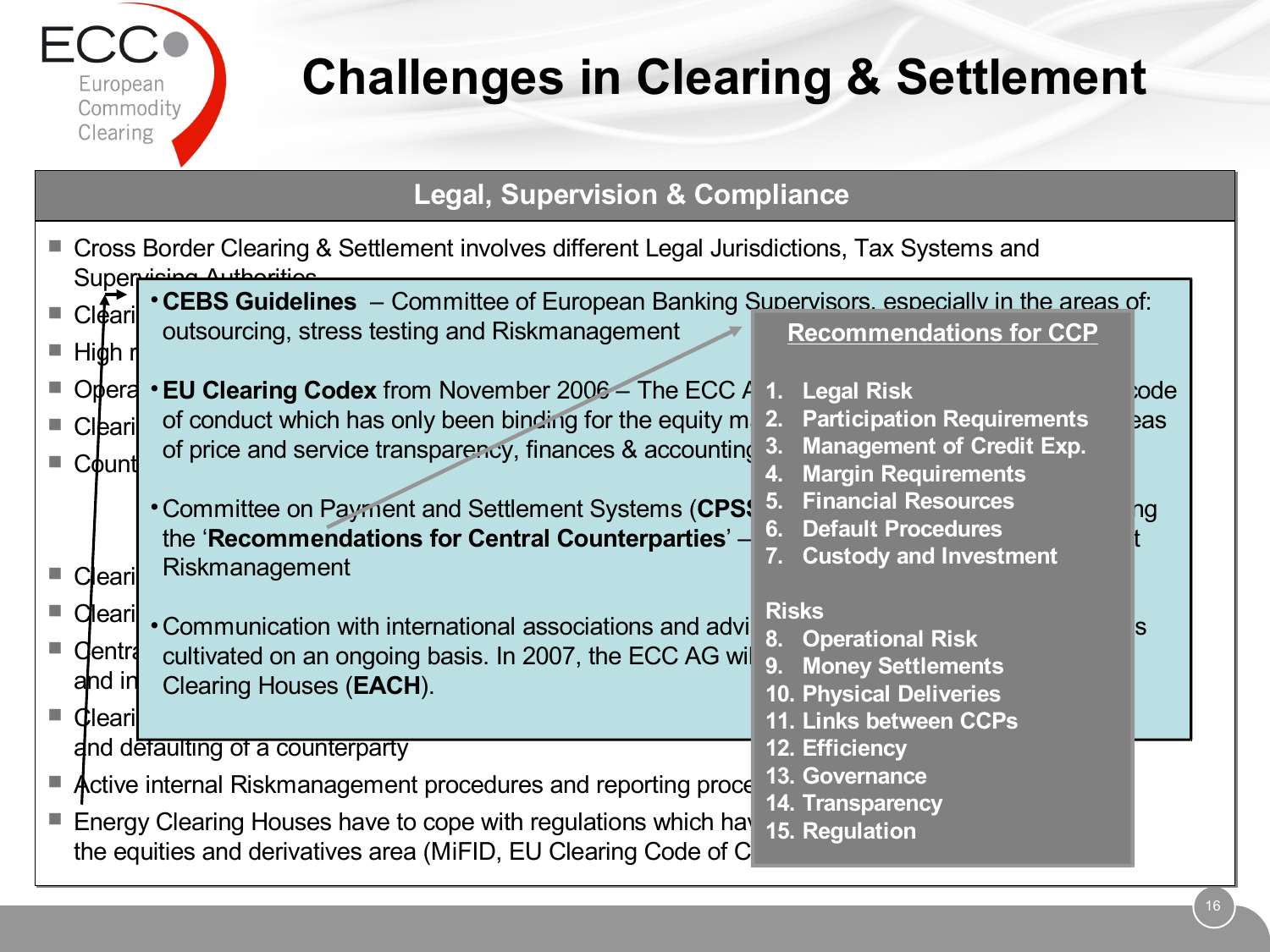

- Status Quo within European Energy Markets
- The European Commodity Clearing AG
- Challenges in Clearing & Settlement within the Energy Complex
- **Conclusions**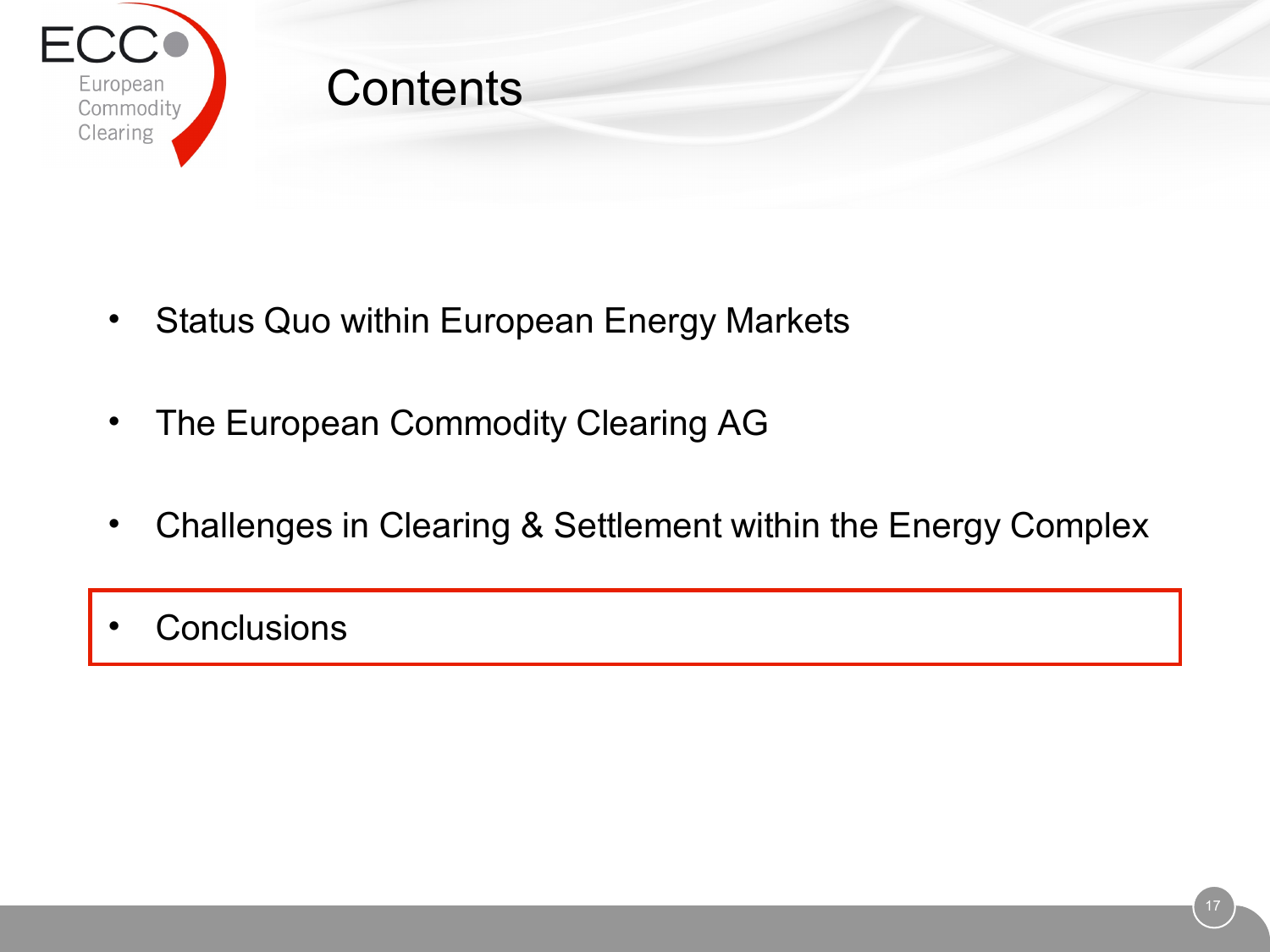

### Added Value for the participants through integrated clearing and riskmanagement



- Counterparty risk is transferred to the clearing house.
- Integrated clearing saves liquidity and capital (cross-margining).
- Automated and standardized processes facilitate the clearing of trades on the trading participants' side as well.
- Use of synergy effects allows for low transaction fees**.**
- Integrated risk management protects participants from systematic risks due to intransparency and default risks.